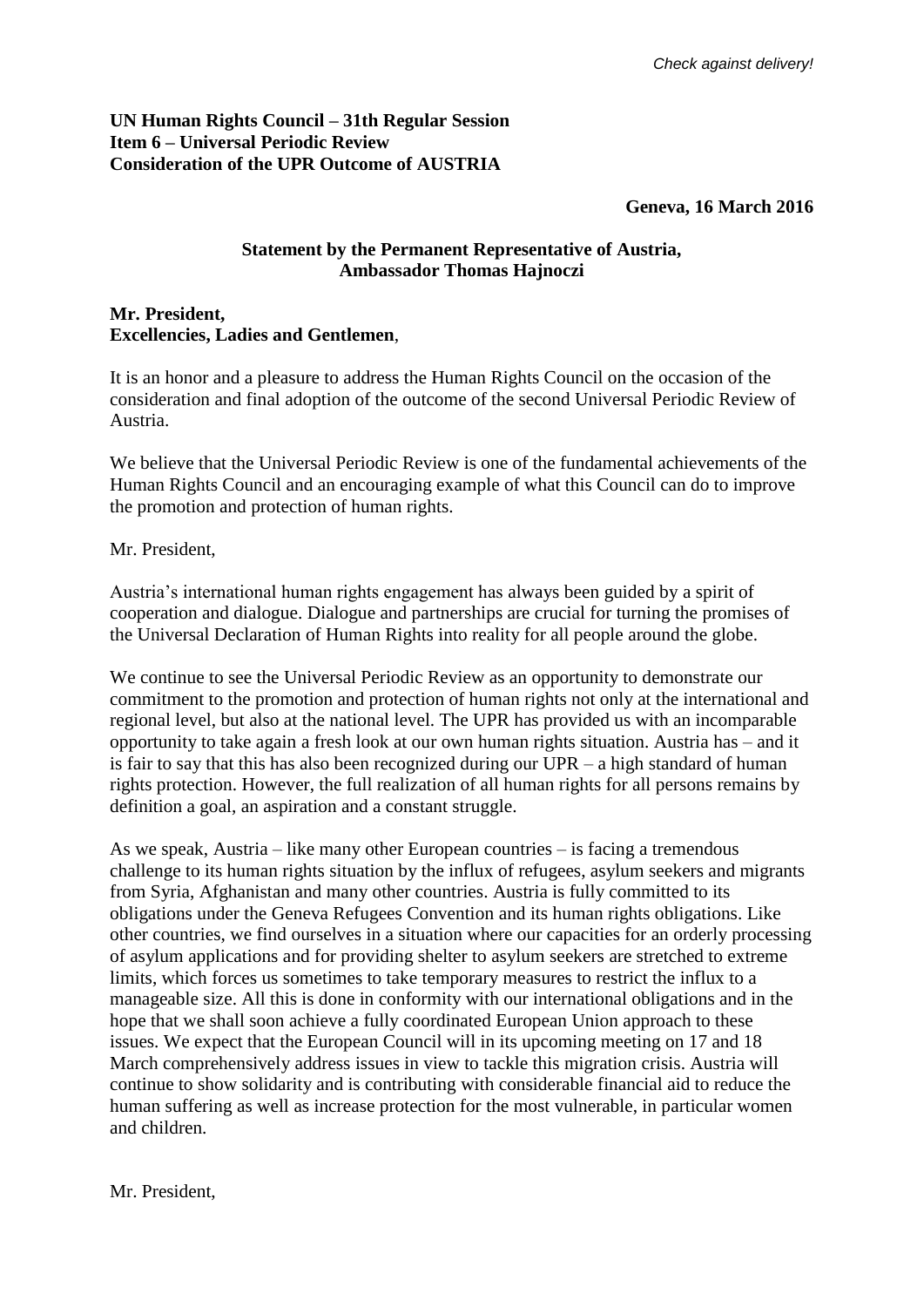The intensive process of preparation of our national UPR report was conducted in great openness and transparency. It was steered by the Federal Ministry for Europe, Integration and Foreign Affairs in close coordination with the Austrian Federal Chancellery with the participation of the Human Rights Coordinators of the other Federal Ministries and the nine States ('Länder') and with the full involvement of NGOs, academia and independent human rights bodies. The draft report was published on the website of the Foreign Ministry, while civil society organizations were able to present their positions on it. We appreciated the critical assessment on areas where there was disagreement with the government or where we need to improve and committed ourselves to a continuous and transparent ongoing dialogue in this regard.

The examination in the Working Group with the questions, remarks and recommendations have provided us with another assessment of our human rights situation, this time by other states, thereby enabling us to have an additional perspective on our own strengths and weaknesses.

During the dialogue in the Working Group we received 229 recommendations on a variety of issues. We were able to accept 135 recommendations immediately, while 23 had to be rejected. On 71 we deferred the decision and held extensive consultations over the last weeks with all relevant national authorities, after which another 27 could be accepted. In our response to these recommendations, annexed to the report that we consider today, we have made extensive comments and gave substantive explanations on every individual recommendation.

In this context let me make the following clarifications on 7 recommendations:

- Concerning four recommendations on Austrian reservations to international treaties I would like to reiterate that those reservations are all in accordance with the object and purpose of the conventions. To a large extent, their purpose is to clarify the relationship to other international human rights instruments, such as the European Convention of Human Rights. At the same time, the question of reservations is continually being reviewed with all competent authorities and where possible a withdrawal is being considered, like for example with the reservations to CAT. A withdrawal of the reservations to Art. 10 and Art. 14 ICCPR though is not envisaged, the reasons of which we explained in our written statement. Nevertheless, we wanted to accept all the recommendations on reservations, while taking into account this clarification on the ICCPR.
- Another clarification concerns three recommendations, which include both the ratification of the Optional Protocol to the ICESCR as well as of the Optional Protocol to the CRC. As a ratification of the first is currently not envisaged these recommendations could not be accepted, however we would like to clarify that we will take a closer look on a possible ratification of the latter one. We accepted those recommendations that comprised only the OP on the CRC.